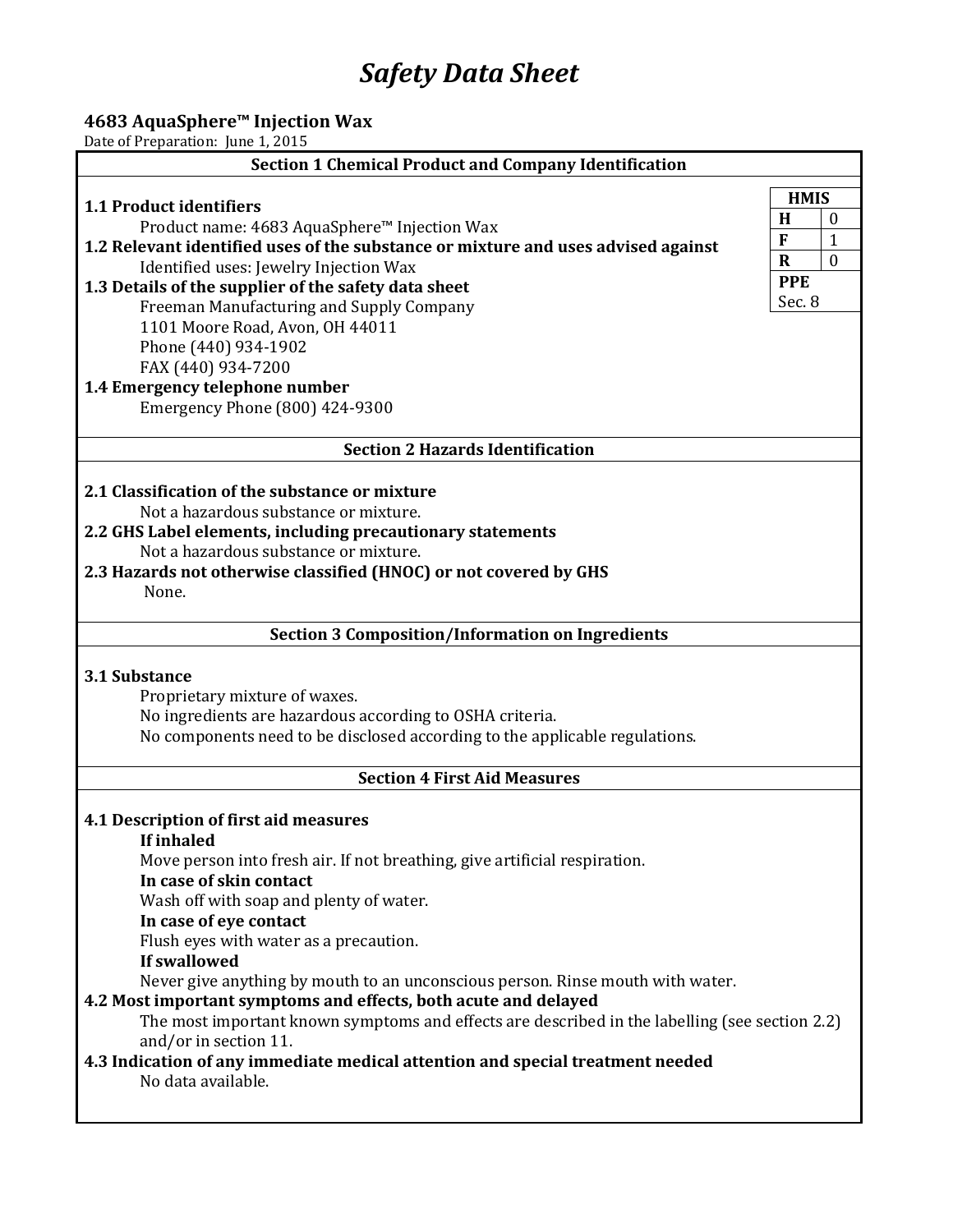| <b>Section 5 Fire-Fighting Measures</b>                                                          |  |  |  |
|--------------------------------------------------------------------------------------------------|--|--|--|
|                                                                                                  |  |  |  |
| 5.1 Extinguishing media                                                                          |  |  |  |
| Suitable extinguishing media: Use water spray, alcohol-resistant foam, dry chemical or carbon    |  |  |  |
| dioxide.                                                                                         |  |  |  |
| 5.2 Special hazards arising from the substance or mixture                                        |  |  |  |
| Nature of decomposition products not known.                                                      |  |  |  |
| 5.3 Advice for firefighters                                                                      |  |  |  |
| Wear self-contained breathing apparatus for firefighting if necessary.                           |  |  |  |
| <b>5.4 Further information</b>                                                                   |  |  |  |
| No data available.                                                                               |  |  |  |
|                                                                                                  |  |  |  |
| <b>Section 6 Accidental Release Measures</b>                                                     |  |  |  |
|                                                                                                  |  |  |  |
| 6.1 Personal precautions, protective equipment and emergency procedures                          |  |  |  |
| Avoid dust formation. Avoid breathing vapors, mist or gas.                                       |  |  |  |
| For personal protection see section 8.                                                           |  |  |  |
| <b>6.2 Environmental precautions</b>                                                             |  |  |  |
| Do not let product enter drains.                                                                 |  |  |  |
| 6.3 Methods and materials for containment and cleaning up                                        |  |  |  |
| Sweep up and shovel. Keep in suitable, closed containers for disposal.                           |  |  |  |
|                                                                                                  |  |  |  |
|                                                                                                  |  |  |  |
| <b>Section 7 Handling and Storage</b>                                                            |  |  |  |
|                                                                                                  |  |  |  |
| 7.1 Precautions for safe handling                                                                |  |  |  |
| Use normal precautions when handling hot molten liquid solutions. Do not breathe fumes or        |  |  |  |
| vapor from heated material. Do not allow hot material to contact skin. Provide appropriate       |  |  |  |
| exhaust ventilation at places where dust is formed. Try to avoid creating dust.                  |  |  |  |
| 7.2 Conditions for safe storage, including any incompatibilities                                 |  |  |  |
| Store at ambient temperatures in closed containers. This material can catch fire if overheated.  |  |  |  |
| Do not heat this material above the flash point. Keep away from flame and open electrical coils. |  |  |  |
| No chemical incompatibilities.                                                                   |  |  |  |
|                                                                                                  |  |  |  |
| <b>Section 8 Exposure Controls/Personal Protection</b>                                           |  |  |  |
|                                                                                                  |  |  |  |
| <b>8.1 Control parameters</b>                                                                    |  |  |  |
| Components with workplace control parameters                                                     |  |  |  |
| Wax Fume<br>ACGIH STEL: 2 mg/m3<br>NIOSH TWA: $2 \text{ mg/m}$ 3                                 |  |  |  |
| <b>8.2 Exposure controls</b>                                                                     |  |  |  |
| Appropriate engineering controls                                                                 |  |  |  |
| Provide exhaust ventilation or other engineering controls to keep the airborne concentrations of |  |  |  |
| mists and/or vapors below the recommended exposure limits (see below). An eye wash station       |  |  |  |
| and safety shower should be located near the workstation.                                        |  |  |  |
| 8.3 Personal protective equipment                                                                |  |  |  |
| Eye/face protection                                                                              |  |  |  |
| Use a full-face shield and safety glasses if handling heated material. With product at ambient   |  |  |  |
| temperatures, use safety glasses equipped with side shields.                                     |  |  |  |
|                                                                                                  |  |  |  |
|                                                                                                  |  |  |  |
|                                                                                                  |  |  |  |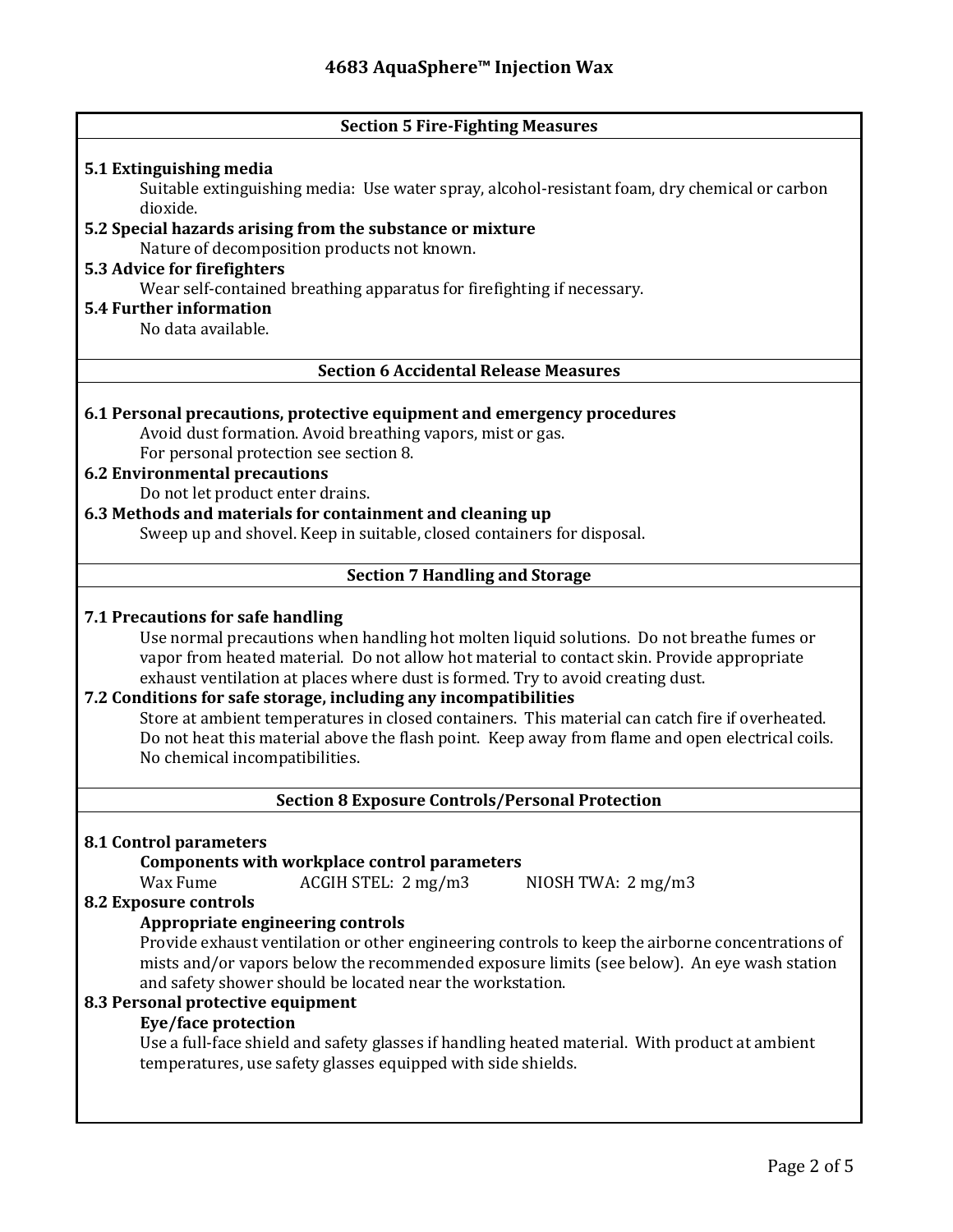## **Section 8 Exposure Controls/Personal Protection cont.**

## **8.4 Skin protection**

## **Hand Protection**

When handling product at elevated temperatures, use heat-resistant gloves. With product at ambient temperatures, use disposable nitrile, neoprene or butyl rubber gloves with repeated or prolonged use.

## **Body Protection**

Prevent skin contact when handling heated material. Use insulated, heat resistant clothing such as apron or slicker suit.

#### **8.5 Respiratory Protection**

The need for respiratory protection is not anticipated under normal use conditions and with adequate ventilation. If elevated airborne concentrations above applicable workplace exposure levels are anticipated, a NIOSH-approved organic vapor respirator equipped with a dust/mist prefilter should be used.

## **8.6 Safety Stations**

Make emergency eyewash stations, safety/quick-drench showers, and washing facilities available in work area.

#### **8.7 General Hygienic Practices**

Avoid breathing dust, vapor or mist. Avoid contamination of food, beverages, or smoking materials. Wash thoroughly after handling, and before eating, drinking or smoking. Remove contaminated clothing promptly and clean thoroughly before reuse.

## **Section 9 Physical and Chemical Properties**

## **9.1 Information on basic physical and chemical properties**

| Appearance                                                         | Aqua-colored solid beads |  |  |
|--------------------------------------------------------------------|--------------------------|--|--|
| <b>Odor</b>                                                        | Mild                     |  |  |
| <b>Odor Threshold</b>                                              | No data available        |  |  |
| pH                                                                 | No data available        |  |  |
| <b>Melting Point</b>                                               | No data available        |  |  |
| <b>Ring and Ball Softening Point</b>                               | $157$ °F                 |  |  |
| <b>VOC Content</b>                                                 | 0                        |  |  |
| <b>Initial boiling point &amp; boiling range</b> No data available |                          |  |  |
| <b>Flash Point(COC)</b>                                            | 465°F (240°C)            |  |  |
| <b>Evaporation rate</b>                                            | No data available        |  |  |
| <b>Flammability (solid, gas)</b>                                   | No data available        |  |  |
| <b>Upper/lower flammability</b>                                    | No data available        |  |  |
| <b>Vapor Pressure</b>                                              | No data available        |  |  |
| <b>Vapor density</b>                                               | No data available        |  |  |
| Relative density (g/cc)                                            | $0.9 \pm 0.05$           |  |  |
| <b>Water Solubility</b>                                            | Insoluble                |  |  |
| Coefficient: n-octanol/water                                       | No data available        |  |  |
| <b>Auto-ignition temperature</b>                                   | No data available        |  |  |
| <b>Viscosity</b>                                                   | 240 cps @ 170°F          |  |  |
| <b>Explosive Properties</b>                                        | None                     |  |  |
| <b>Oxidizing Properties</b>                                        | None                     |  |  |
| % Volatile                                                         | 0                        |  |  |
|                                                                    |                          |  |  |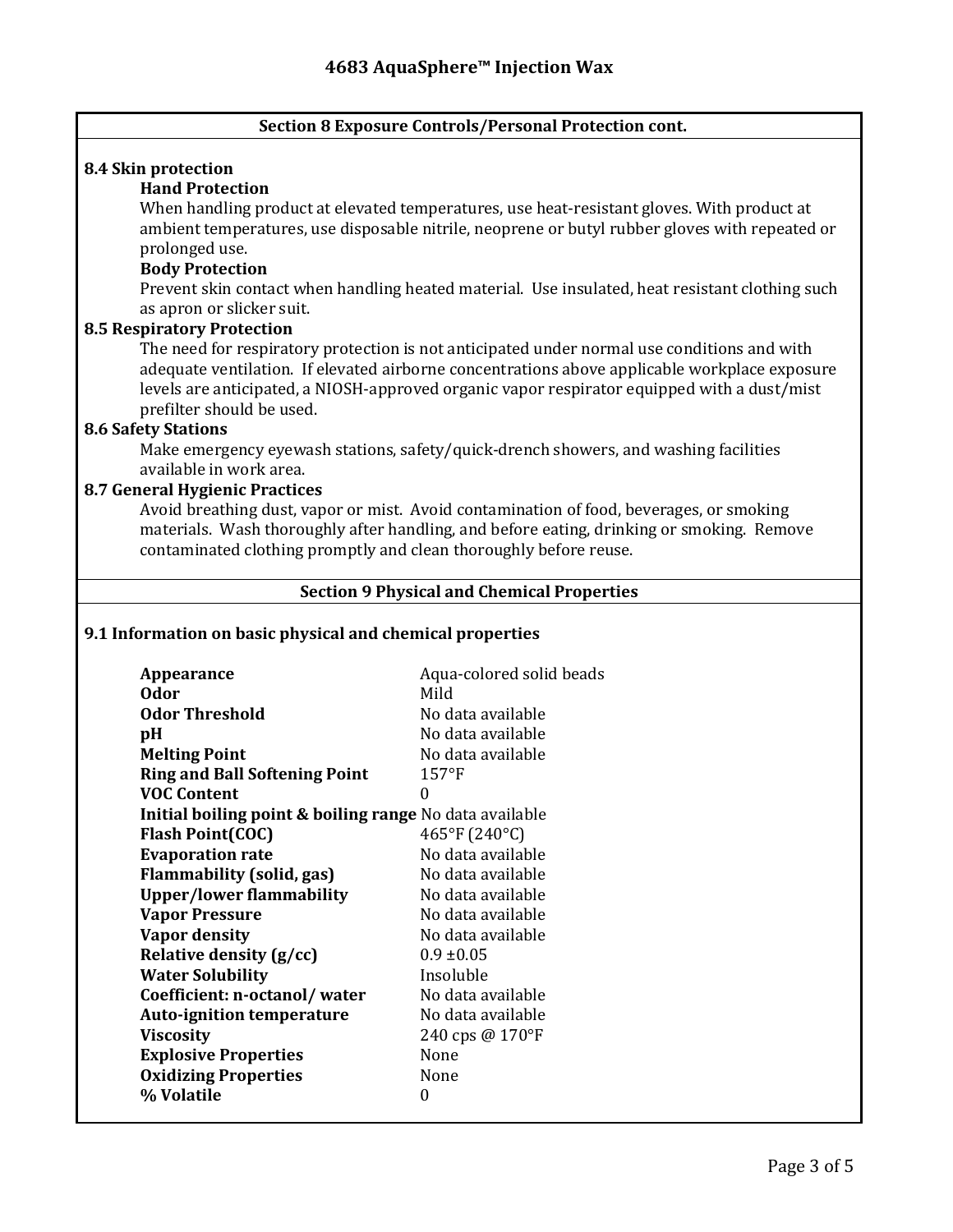| <b>Section 10 Stability and Reactivity</b>                                                    |                                                                                                                                     |                                                                                 |  |  |
|-----------------------------------------------------------------------------------------------|-------------------------------------------------------------------------------------------------------------------------------------|---------------------------------------------------------------------------------|--|--|
| <b>10.1 Reactivity</b>                                                                        |                                                                                                                                     |                                                                                 |  |  |
| None.                                                                                         |                                                                                                                                     |                                                                                 |  |  |
| 10.2 Chemical stability                                                                       |                                                                                                                                     |                                                                                 |  |  |
|                                                                                               | Stable under recommended storage conditions.                                                                                        |                                                                                 |  |  |
| 10.3 Possibility of hazardous reactions                                                       |                                                                                                                                     |                                                                                 |  |  |
| None.                                                                                         |                                                                                                                                     |                                                                                 |  |  |
| <b>10.4 Conditions to avoid</b>                                                               |                                                                                                                                     |                                                                                 |  |  |
| Heat and open flames.<br>10.5 Incompatible materials                                          |                                                                                                                                     |                                                                                 |  |  |
| None.                                                                                         |                                                                                                                                     |                                                                                 |  |  |
| 10.6 Hazardous decomposition products                                                         |                                                                                                                                     |                                                                                 |  |  |
| Thermal oxidative decomposition can produce CO and CO <sub>2</sub> .                          |                                                                                                                                     |                                                                                 |  |  |
|                                                                                               |                                                                                                                                     |                                                                                 |  |  |
| <b>Section 11 Toxicological Information</b>                                                   |                                                                                                                                     |                                                                                 |  |  |
| 11.1 Information on toxicological effects                                                     |                                                                                                                                     |                                                                                 |  |  |
| <b>Acute toxicity</b>                                                                         |                                                                                                                                     | No data available                                                               |  |  |
| <b>Inhalation</b>                                                                             |                                                                                                                                     | No data available                                                               |  |  |
| <b>Dermal</b>                                                                                 |                                                                                                                                     | No data available                                                               |  |  |
| <b>Skin corrosion/irritation</b>                                                              | Serious eye damage/eye irritation No data available                                                                                 | No data available                                                               |  |  |
|                                                                                               | Respiratory or skin sensitization                                                                                                   | No data available                                                               |  |  |
| <b>Germ cell mutagenicity</b>                                                                 |                                                                                                                                     | No data available                                                               |  |  |
| Carcinogenicity                                                                               |                                                                                                                                     |                                                                                 |  |  |
| <b>IARC</b>                                                                                   |                                                                                                                                     | No component of this product present at levels greater than or equal to 0.1% is |  |  |
|                                                                                               |                                                                                                                                     | identified as probable, possible or confirmed human carcinogen.                 |  |  |
|                                                                                               | <b>ACGIH</b><br>No component of this product present at levels greater than or equal to 0.1% is                                     |                                                                                 |  |  |
|                                                                                               | identified as a carcinogen or potential carcinogen.                                                                                 |                                                                                 |  |  |
| No component of this product present at levels greater than or equal to 0.1% is<br><b>NTP</b> |                                                                                                                                     |                                                                                 |  |  |
| <b>OSHA</b>                                                                                   | identified as a known or anticipated carcinogen.<br>No component of this product present at levels greater than or equal to 0.1% is |                                                                                 |  |  |
| identified as a carcinogen or potential carcinogen.                                           |                                                                                                                                     |                                                                                 |  |  |
| <b>Reproductive toxicity</b>                                                                  |                                                                                                                                     | No data available                                                               |  |  |
| Specific target organ toxicity                                                                |                                                                                                                                     |                                                                                 |  |  |
|                                                                                               | - single exposure                                                                                                                   | No data available                                                               |  |  |
| Specific target organ toxicity                                                                |                                                                                                                                     |                                                                                 |  |  |
|                                                                                               | - repeated exposure                                                                                                                 | No data available                                                               |  |  |
| <b>Aspiration hazard</b>                                                                      |                                                                                                                                     | No data available                                                               |  |  |
| <b>Section 12 Ecological Information</b>                                                      |                                                                                                                                     |                                                                                 |  |  |
|                                                                                               |                                                                                                                                     |                                                                                 |  |  |
| 12.1 Toxicity                                                                                 |                                                                                                                                     | No data available                                                               |  |  |
| 12.2 Persistence and degradability                                                            |                                                                                                                                     | No data available                                                               |  |  |
| 12.3 Bioaccumulative potential                                                                |                                                                                                                                     | No data available                                                               |  |  |
| 12.4 Mobility in soil<br>12.5 Results of PBT & vPvB assessment                                |                                                                                                                                     | No data available                                                               |  |  |
|                                                                                               |                                                                                                                                     | No data available                                                               |  |  |